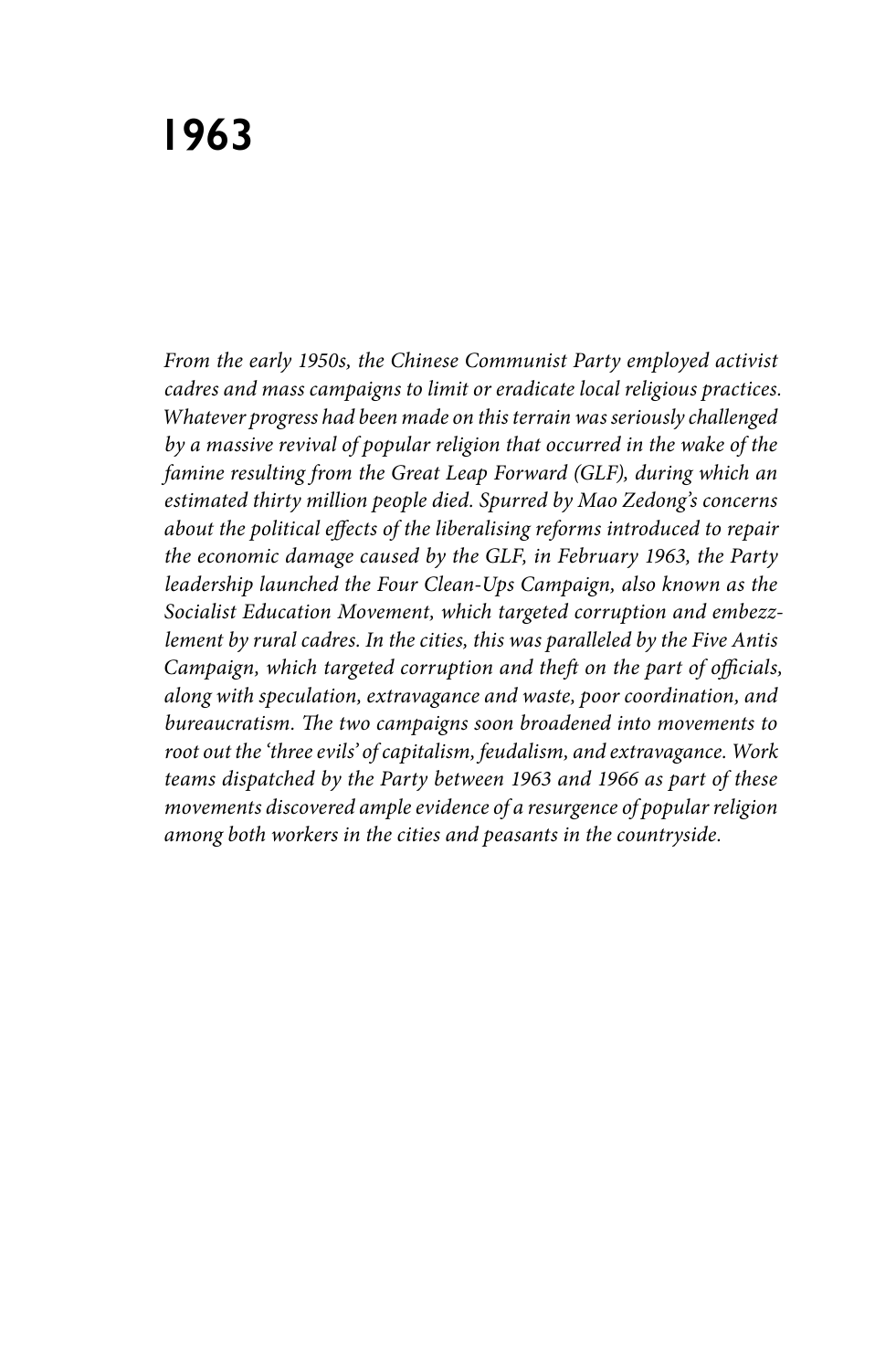## **Gods, Ghosts, and Workers: 'Feudal Superstition' and the Socialist Education Movement, 1963–1966**

S.A. SMITH

n August 1963, He Tingfu, a worker in Wuchang, went with his brother<br>to see his sick mother, who lived in a remote mountain village. He was<br>outraged to learn that an elderly neighbour had brought a spirit medium<br>to bis mot n August 1963, He Tingfu, a worker in Wuchang, went with his brother to see his sick mother, who lived in a remote mountain village. He was to his mother's house to exorcise the evil spirit that was supposedly causing her illness. Tingfu refused to allow the ritual, but his brother, also a worker, scolded him, saying: 'Why bother? It's enough that we don't believe in spirit mediums.' Tingfu thereupon wrote to the *Beijing Workers' Daily* (北京工 人日报) to ask why 'feudal superstition' had returned to such a high level, fourteen years after liberation.<sup>1</sup> The editor curtly denied there was any such resurgence and went on to criticise the attitude of Tingfu's brother:

> To not believe in superstition is insufficient. We must also take the lead in doing away with it … We workers have our destiny in our hands. We employ different kinds of machinery and harness water, fire, electricity—elements with which people in the past were not familiar … It would hardly be a joke if we once again asked spirit mediums to ward off evil spirits and cure diseases or consulted fortune-tellers about our future weal and woe.<sup>2</sup>

Workers, in other words, had a special responsibility to combat feudal superstition, given their higher level of scientific knowledge.

The denial of the claim that feudal superstition was on the increase would have surprised Party leaders, even though public admissions to that effect were rare. Unusually, the Guangzhou United Front Bureau noted in late 1962 that 'religious thinking has grown owing to the economic difficulties of recent years'.<sup>3</sup> In fact, the Great Leap Famine, in which up to thirty million people died, had led to a massive revival of popular religion, the scale of which would gradually become apparent as work teams (工作 队) were sent into the countryside between 1963 and 1966 as part of the Socialist Education Movement (SEM). The SEM originated in September 1962 when Mao Zedong warned the Central Committee to 'never forget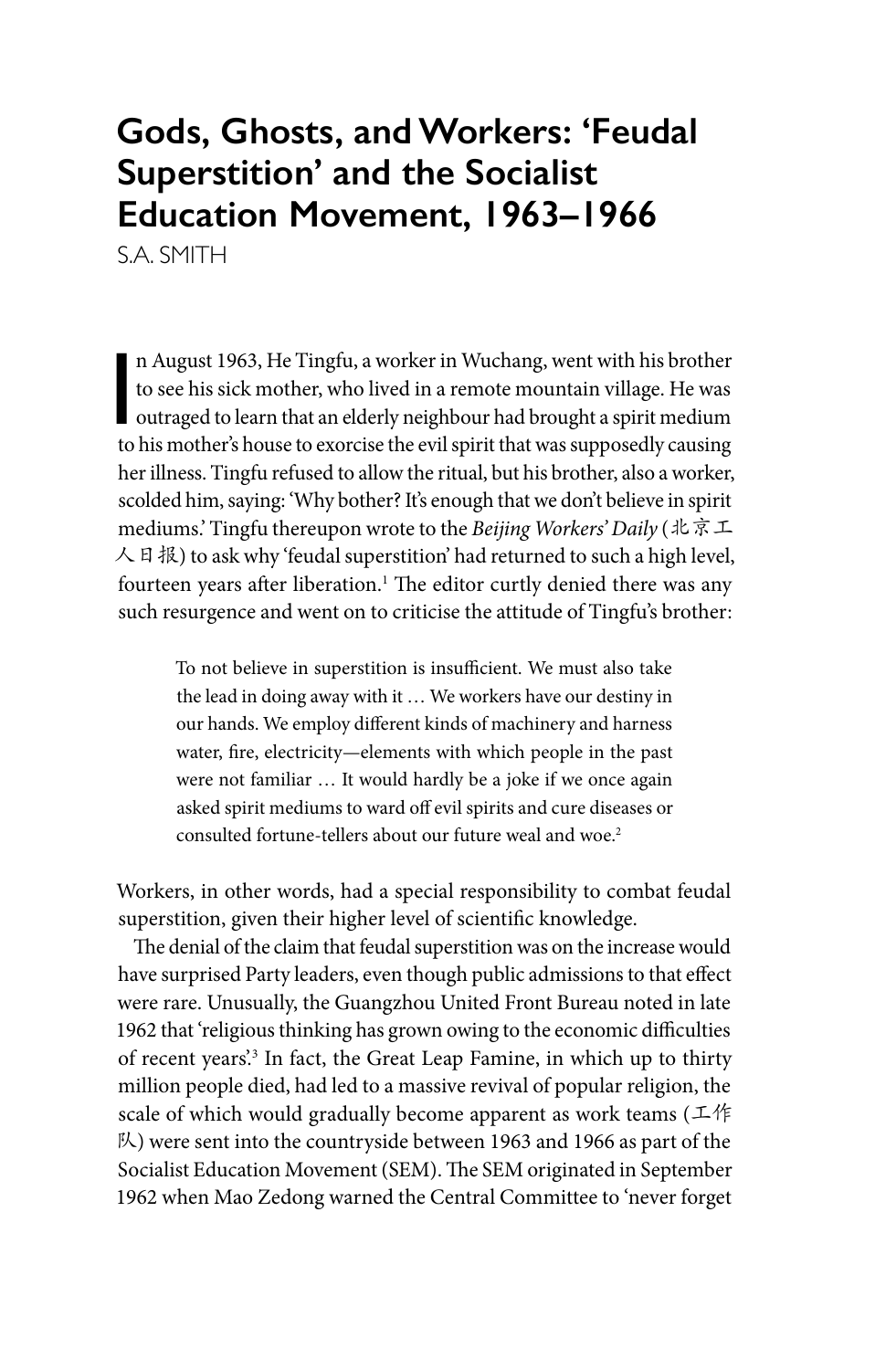class struggle' (千万不要忘记阶级斗争). Mao had become concerned that the liberalising reforms introduced in the wake of the famine were leading to 'revisionism' (修正主义).4 In February 1963, this concern was cemented in the form of the 'Four Clean-Ups' (四清) campaign, which targeted corruption and embezzlement by rural cadres, who were, in effect, being made to carry the can for the famine. It was paralleled in the cities by the 'Five Antis' ( $\pm \not\in$ ) campaign, which targeted corruption and theft on the part of officials, along with speculation, extravagance and waste, poor coordination, and bureaucratism.<sup>5</sup>

The two campaigns remained distinct, but both broadened into movements to root out the 'three evils' of capitalism, feudalism, and extravagance. The work teams were initially under the tight control of provincial and county-level Party organisations and comprised a majority of Party and government officials, along with graduates, students, and white-collar workers from the towns. Local cadres were the targets of the SEM, and the work teams increasingly mobilised the 'poor and lower-middle peasants' to criticise them and advance their 'class education' (阶级教育).6 From September 1964, the SEM entered its most intensive phase, as a purge of more than one million grassroots cadres began, and, from January 1965, the Five Antis merged into the Four Clean-Ups.7 The reports of the SEM work teams provide rich evidence of feudal superstition as practised by cadres, in particular, and the masses in general.8 The reports express alarm at the extent to which temple reconstruction, extravagant temple festivals, and lavish marriage and funeral rituals had revived in the wake of the famine. In the Handan mining region of Hebei Province, for example, the temples where miners prayed to the mine god for protection before 1949 had all been restored. At the Xiabojian coalmine, 1,370 yuan had been spent repairing the temple, and the Party secretary was criticised for organising three feasts to celebrate the completion of this work.<sup>9</sup>

## Anatomy of Feudal Superstition

Feudal superstition encompassed the entire field of popular religion, though it could extend to include certain nonreligious activities such as extravagant feasting or gambling.10 Constitutionally, the Government of the People's Republic of China (PRC) recognised freedom of religion, but applied it only to five 'world' religions—Buddhism, Daoism, Islam, Catholicism, and Protestantism—which met the criteria of 'modern' religion by having institutionalised structures, canonical scriptures, a liturgy,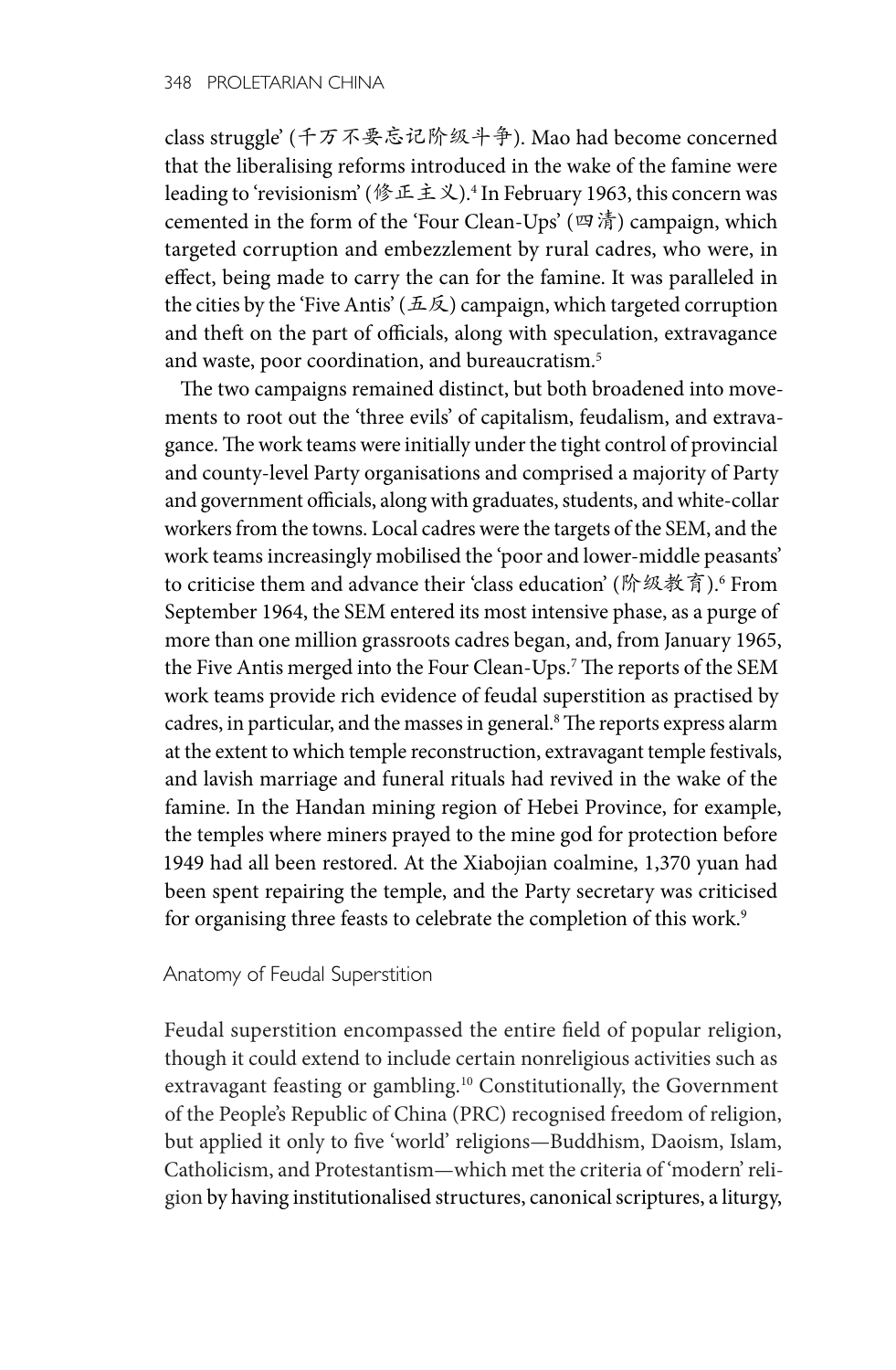trained clergy, and national representative associations.11 The religion of the majority of the Chinese people failed to meet these criteria, since it was essentially local in character and family-centred, rooted in ancestor worship, networks of temple cults and festivals, veneration of a rich array of gods, and belief in spirit possession, divination, and loosely defined notions of karmic retribution, fate, reincarnation, and demonic threat.12

The official condemnation of feudal superstition comprised the following elements. First, it was a backward mode of thought that reflected a lack of understanding of science and rationality and that encouraged recourse to invisible entities to explain the world and to offer protection against its vagaries. Second, feudal superstition was seen as a social arena in which the masses were hoodwinked and exploited by unscrupulous practitioners such as spirit mediums, fortune-tellers, geomancers, and religious professionals such as lay Daoist priests (道士) and Buddhist monks. Such people, it was said, traded on the ignorance, credulity, and fatalism of the populace. Third, the central role played by spirit mediums in diagnosing and curing illness was extremely dangerous to the health of the population. Fourth, the tradition of extravagant weddings and funerals, along with the money spent on worship of gods, ghosts and ancestors, brought financial hardship to families. Fifth, feudal superstition had an adverse effect on the wider economy, since events such as temple fairs, pilgrimages, or searches for miraculous cures took people away from the collective and undermined production. It also led to corruption, since officials sought to cover up illicit expenditure. Finally, superstition gave rise to rumours that were often politically destabilising, and it was in this regard that the connection with class enemies was made. Many of these elements of critique could be traced back to Confucian elites in the imperial era and to the vigorous attack on feudal superstition that had been launched by the Nationalist government from 1928 to 1931.<sup>13</sup>

The Chinese Communist Party (CCP) saw the eradication of religion and superstition as a long-term task, the key to which lay in carrying out 'ideological education among the masses so as to raise their consciousness and help them do away with them self-consciously<sup>'14</sup> In the early years, Party ideologists condemned the use of administrative methods to extirpate the two and, although they seldom referred to Soviet antireligious policy publicly, they consciously distanced themselves from it.<sup>15</sup> Nevertheless, in the aftermath of the famine, policy towards the officially recognised religions became more repressive. A key event was the Seventh National Conference on Religious Work, which met from December to January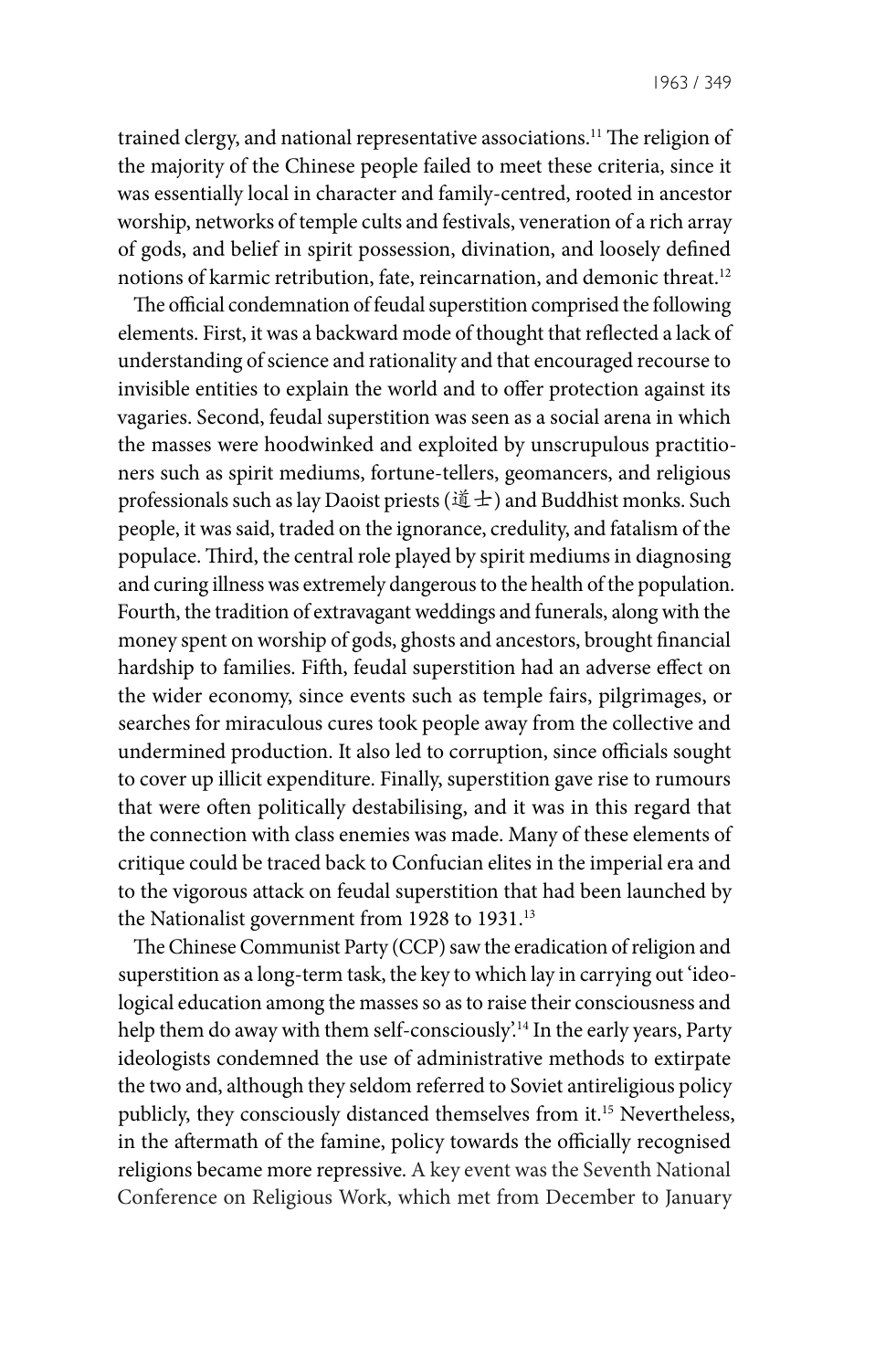1963, hot on the heels of the Tenth Plenum of the Central Committee, which had endorsed Mao's injunction to never forget class struggle. The Seventh Conference issued a report, the leitmotiv of which was that reactionaries were now using religion as a cover to sabotage progress towards socialism. In the preface to the document, the Religious Affairs Bureau declared: 'Reactionaries brazenly wrap themselves in the garb of religion in order to attack the Party; landlords, rich peasants and others use the revival of religion that is taking place to bring about restoration of the old regime.'16 The conference put forward a host of policies designed to combat this danger, including a proposal for 'regular education in scientific knowledge and atheism among the people.<sup>17</sup>

The reference to atheism (无神论) was something of an innovation in official ideology. Through the 1950s, the CCP had made little effort to promote Soviet-style 'scientific' atheism (still less the militant atheism of the 1920s and 1930s), although atheism was a requirement of Party membership. The content of atheist propaganda as it had developed within the European Marxist movement was hardly suited to China, since it related primarily to Christianity and concentrated on debunking the idea of a transcendent creator God and discrediting the Bible, as well as on lambasting the historical links between the churches and the ruling classes. China had its own tradition of materialist and rationalist philosophy, exemplified by the Han Dynasty scientist and philosopher Wang Chong (27 – ca. 100 CE), but the content of 'atheist' propaganda directed at workers and peasants during the SEM bore no relation to this tradition, barely rising above ritual denunciation of religion and superstition as tools of the class enemy. Significantly, the distinction between 'religion' (宗教, *zongjiao*) and 'superstition' (迷信, *mixin*), which had hitherto been sustained, came under increasing challenge, with references to *zongjiao mixin* proliferating. Typical of the new hardline discourse was the warning by the Shanghai Association for the Dissemination of Science and Technology in 1965 that 'in recent years under conditions of complicated class struggle, superstitious thinking in Shanghai has undergone a resurgence, with the five black categories using it to carry out wrecking [破坏运动]'.<sup>18</sup>

Chinless Ghosts, Fortune-Tellers, and Demon Hunters

By the time the SEM found its stride, the agricultural and industrial economies were recovering briskly from the famine, yet the public mood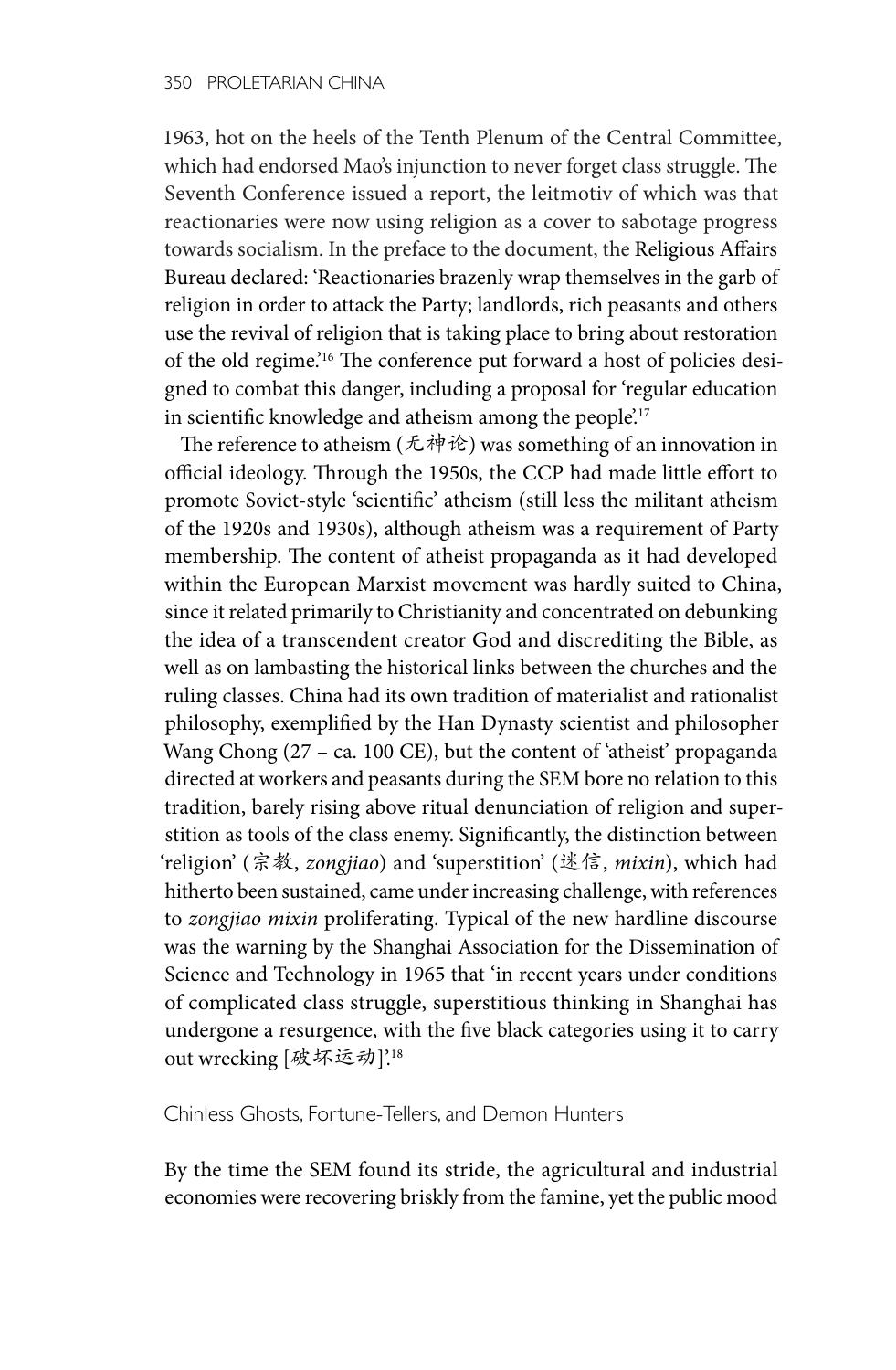remained anxious—an anxiety that, in 1962, was compounded by the expectation that Chiang Kai-shek would launch a full-scale attack on the mainland and by the sharp deterioration in relations with the Soviet Union. Grassroots anxieties were projected into a spate of rumours of the supernatural that circulated in Shanghai in 1963. Women textile workers were too scared to leave the mills at night because they believed chinless ghosts—so-called stiff-corpse ghosts (僵屍鬼)—were waiting to catch them as they trudged home. This kind of zombie, whose soul had not been properly separated from its body through the correct performance of funeral rites, seemed to mirror the fate of the famine victims. Memories of the famine were still vivid, and the ghost stories attest to a sense that social control of the dead was failing, and that the boundary between the human and the supernatural world had become more permeable.<sup>19</sup> And since, as James Watson puts it, 'the world and the social structure of the living have meaning only through manipulation and preservation of the dead', the failure to properly deal with the famine dead appeared to be reflected in the ascendancy of chaotic spirits.<sup>20</sup>

It was in this context that some factory administrators decided to step up work to combat superstition. At the No. 9 Textile Mill in Shanghai, a group of nine women was asked why they thought the famine had occurred. Thirty-nine-year-old Wang Jinxiu said: 'During the past years there have been an awful lot of natural disasters—first we hear of floods, then of droughts, then of hailstorms, then of whirlwinds. This is all because people no longer believe enough in Buddha.'21 Three different opinions emerged. The first, shared by six of the women, was that the disasters were sent by Buddha. The second, expressed by the youngest worker, Chen Huicong, was that bodhisattvas (菩萨) did not exist and the famine was a natural disaster. The third opinion, expressed by two women, was that both sides were partly right. As a worker named Ding Alin put it: 'We cannot not believe in the bodhisattvas, but nor can we believe in them fully. If we say there are no bodhisattvas, how do we explain thunder, rain, hail, and the whirlwind that comes from heaven?' In response to the discussion, the cadres arranged lectures to explain these phenomena.

A specific target of the SEM work teams was fortune-telling. In times of uncertainty, people seek guidance and spiritual comfort from those believed to be skilled at reading signs that reveal what fate has in store for them. At a rubber factory in Handan, Hebei Province, the work team discovered that Party member Wang Xinsong had returned to his native village to become the apprentice to a master in divination.<sup>22</sup> He copied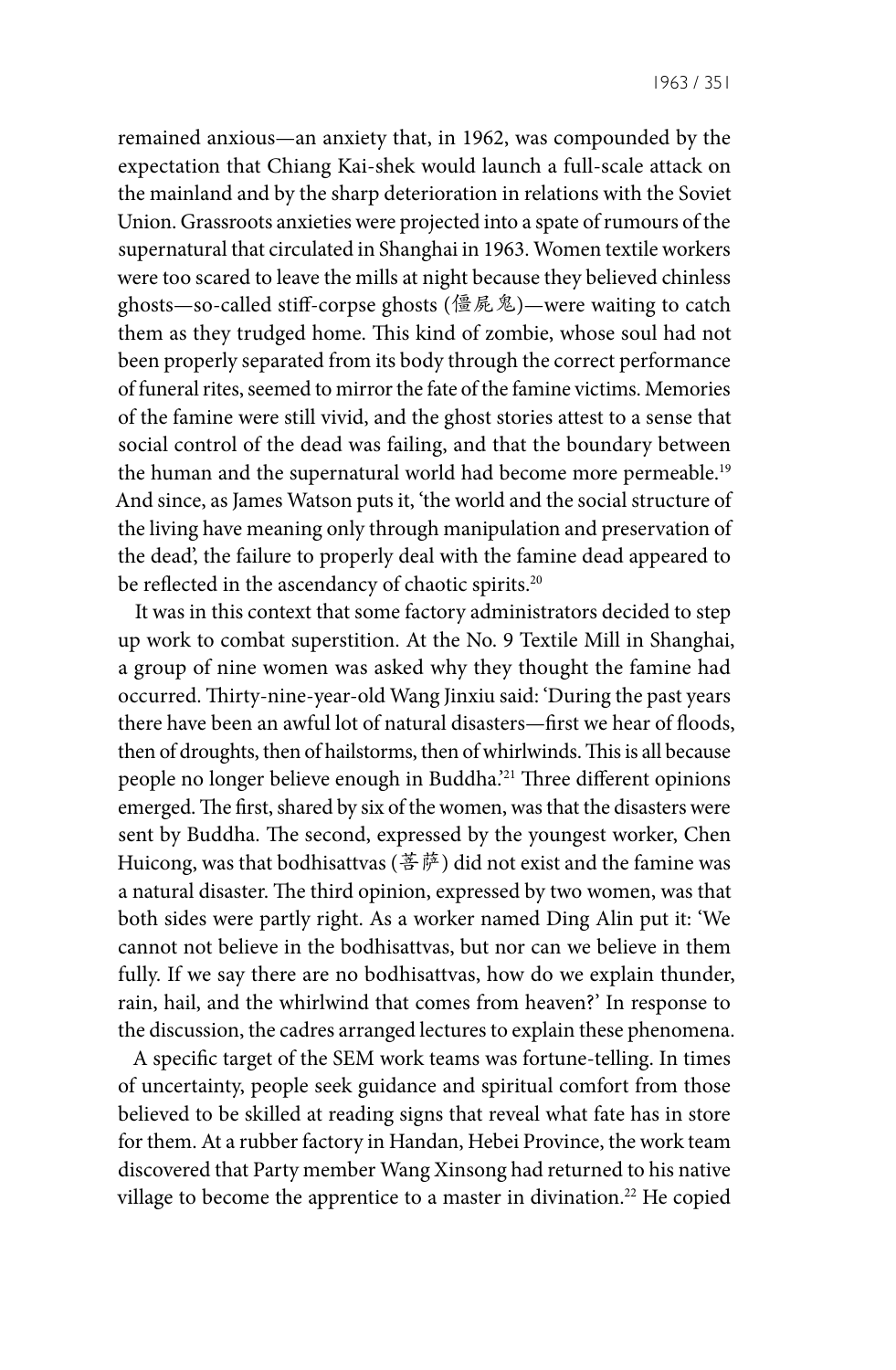out 12 *gua* (divinatory symbols), procured some bamboo slips (used in temples for divination), read a book on physiognomy, and then returned to the factory to set up shop as a fortune-teller. No less a figure than the deputy director consulted him and was told by Wang: 'Your nose is crooked, which means you have suffered since childhood and will never be able to count on another person.' The director replied: 'You are completely right.' Thereafter, more than 70 percent of the 127 employees, including ten of the twenty-eight members of the CCP, had their fortunes told by Wang. At the No. 12 Wireless Factory in Shanghai, a discussion on fortune-telling was organised among a work group of thirteen women and one man.23 All said they consulted fortune-tellers regularly on such matters as marriage and divorce, whether they would give birth to sons, and whether they should change jobs. Told by the work team that they were being cheated by fortune-tellers, some became irate: 'If the CCP does not believe in superstition, why was the Prime Minister of Ceylon taken to the Jade Buddha Temple when he visited Shanghai?' 'The CCP advocates freedom of religion, so why is it against fortune-telling?'

The state healthcare system had developed slowly during the 1950s, but, with the financial retrenchment that came after the famine, services were cut back. Ordinary folk, who had used the biomedicine and herbal remedies on offer in local clinics, had not stopped using the services of spirit mediums, who were capable of drawing down spirits to defeat the demons that caused illness. Following the reduction in state healthcare provision, their services were in ever-greater demand. In the community around the Nantong coalmine, near Chongqing, there were ten notorious *guanhuapo* (观花婆) (a local type of female spirit medium), who were said to have 'run wild' since 1962. One woman, who had practised before 1949 and who had been put under administrative control (管制) during the 1950s, resumed performing exorcisms as a 'sideline occupation' when the economy liberalised in the early 1960s. Her fame spread far and wide, and soon 120 people were seeking her services each day, some coming by bus and sedan chair from as far as Guizhou across the provincial border.<sup>24</sup> In Taishan County, Guangdong Province, the SEM work teams launched an anti-superstition campaign in a brigade that lived by fishing, where 70 percent of the population was reputed to believe in gods and ghosts.25 Attention focused on an influential male spirit medium, who was subjected to a denunciation meeting in the course of which some locals called for his execution. A variety of opinions was expressed about spirit mediums. Some said spirit mediums might be illiterate, but they nevertheless had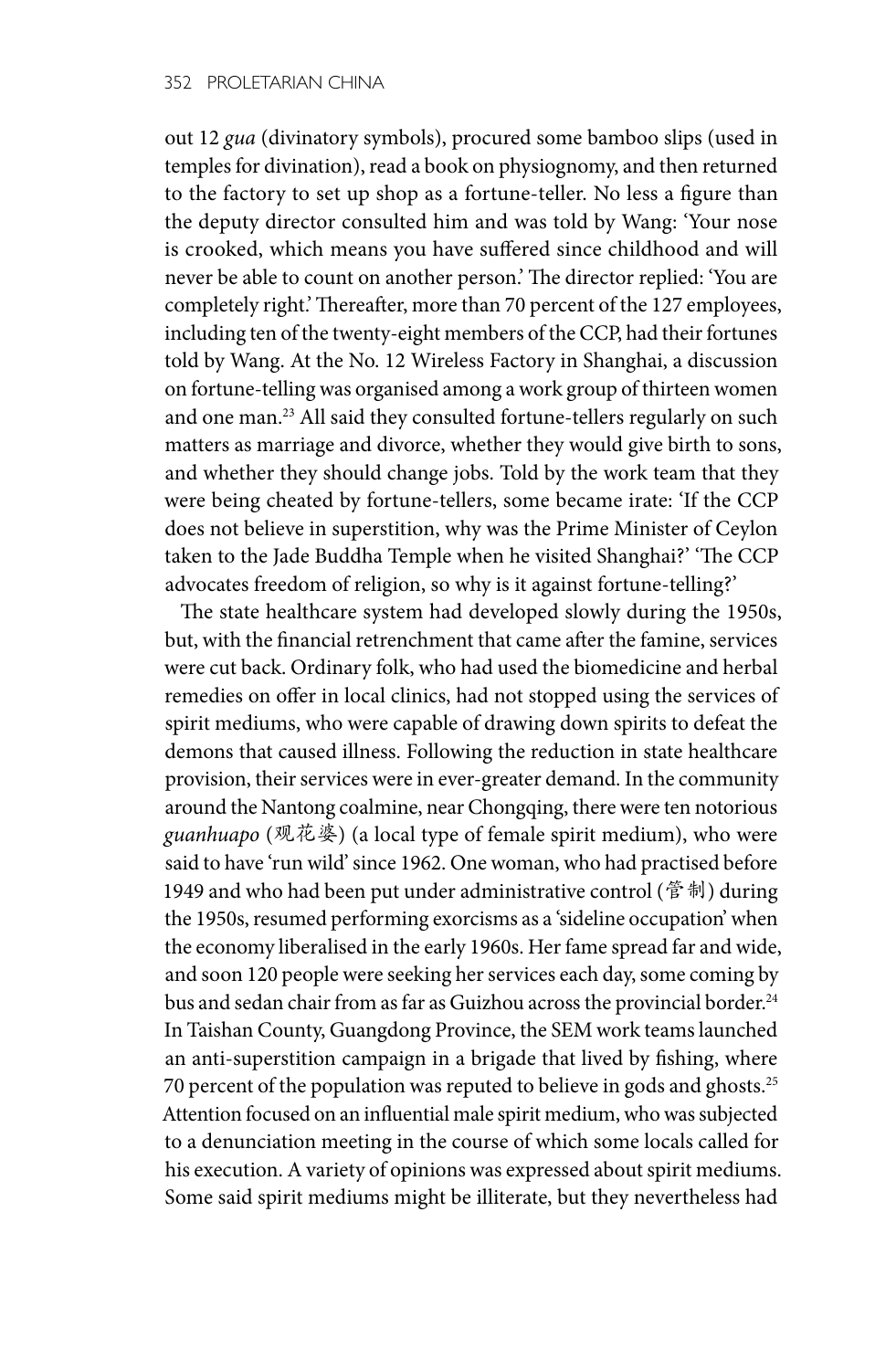the power to summon spirits and expel demons. Others said gods existed but demons no longer existed because the spirit medium had caught them all. Yet others opined that the presence of the CCP meant there were no longer demons but, without the Party, demons would return.

As the SEM radicalised from the autumn of 1964, the work teams' emphasis on class enemies and on the need to have faith in Chairman Mao intensified. In June 1965, in Dingzhuan Village in Ji County, Hebei Province, the work team urged villagers to 'abolish' (取消) their gods by burning or throwing images of them into a pit and to replace them with pictures of Chairman Mao.<sup>26</sup> Among twenty-nine women workers, twenty were said to have a good attitude towards the campaign, five were neutral, and four were hostile. During New Year in 1965, a campaign was launched in Chongqing to change customs and habits (移风易俗 的春 节). Zhang Xiuying, a woman worker at the city's cement factory, was interviewed: 'My mother used to believe in gods (信神), but we lived in beggary. Now we have abandoned our belief and are living a better life thanks to the Party and Chairman Mao.'27 She went on to say that making sacrifices to the gods was a tool used by class enemies to fool the people. Another member of her family added that in the old society he had been 'fooled by a landlord' into believing that 'poverty is my fate', and he used to pray to the gods for better wages and for his children not to be sick. Now, however, he had learned from the CCP that the 'bodhisattvas are nonsense conjured up by capitalists and landlords'. This emphasis on deceit and trickery was perhaps the most powerful weapon of persuasion in the armoury of the work teams.

## Overcoming Superstition?

It would not be unreasonable to infer that the work teams were engaged in mass indoctrination. Even if we assume that Zhang Xiuying was saying what she was expected to say, it is unlikely she could think outside the framework of official ideology and establish conceptual ground from which to critique the statements she was making. In general, however, the above reports do not suggest that indoctrination is the term that best characterises the relationship between the work teams and working people. First, the format chosen by the work teams was that of the discussion group, and the reports of the debates show that individuals disagreed with one another and that some did not hesitate to oppose the line promoted by the team. The general impression is one of individuals facing a sharp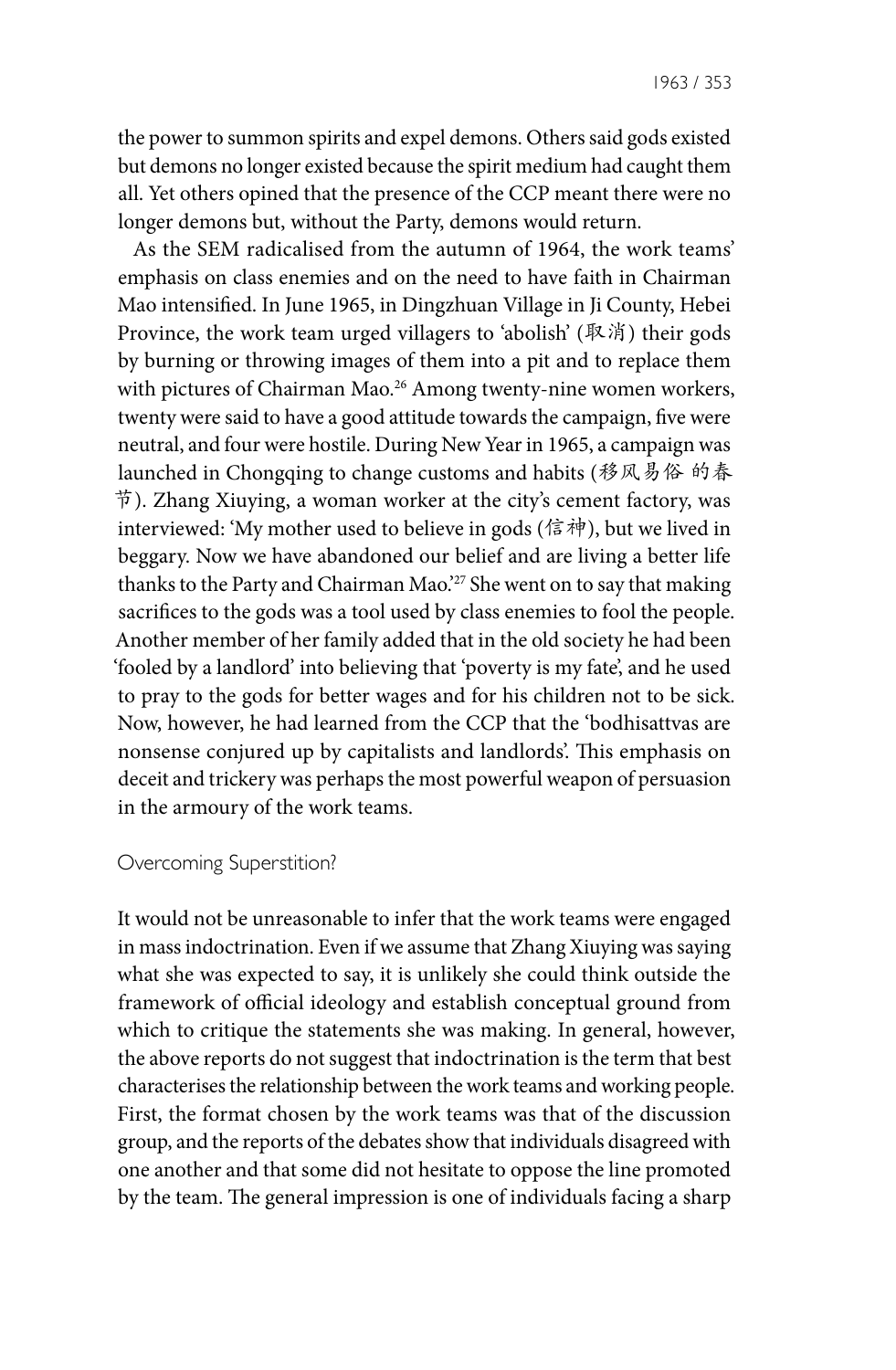intellectual challenge to what had hitherto been taken-for-granted knowledge and genuinely wrestling with the critique of supernatural belief with which they were confronted. Second, the participants had some control over the agenda of these discussions, even if it was only to turn rather abstract propaganda about the nonexistence of supernatural entities into debate about identifiable individuals and professions, and about practical problems of health, marriage, jobs, and poverty. Incidentally, although the work teams assumed that women workers were more captive to feudal superstition than their male counterparts, they operated on the assumption that women were capable of liberating themselves from backward thinking.

Does the evidence of workers' ongoing belief in higher supernatural entities make nonsense of the claim of the editor of *Beijing Workers' Daily* that workers, by dint of their exposure to modern technology and scientific knowledge, were destined to rise above feudal superstition? To some extent, certainly. There was, after all, a huge revival of religious belief throughout Chinese society during the reform era. Nevertheless, we should not underestimate the impact of the state-backed project of ideological and coercive secularisation. Regardless of the baroque excesses of Mao worship, belief in supernatural entities came under intense and sustained assault. No worker could be unaware that to be a religious devotee was, in some degree, to deviate from the officially approved model of a class-conscious proletarian. Nevertheless, in the long term, more corrosive of religious belief than the *Sturm und Drang* political campaigns of the Mao era were processes of economic, social, and cultural modernisation that served to dis-embed religious beliefs and practices from a body of shared local knowledge. Modernity certainly does not leave an ineluctable decline in religious belief in its wake, but it does change the nature of that belief, making it more a matter of contention and choice. And, for workers in the Mao era, especially those who were physically cut off from the rural cultures into which they had been born, assumptions about the power of invisible entities ceased to be what the philosopher Charles Taylor calls 'facts of life about the world'.28 It would probably be too strong to claim that at this stage of historical development the acceptance or rejection of invisible entities had become a matter of personal choice for workers; but values and orientations that had once gone unexamined and unchallenged were now exposed to sharp contestation not only from the ideological apparatuses of the Party-State, but also from scepticism on the part of fellow workers. And, as He Tingfu's